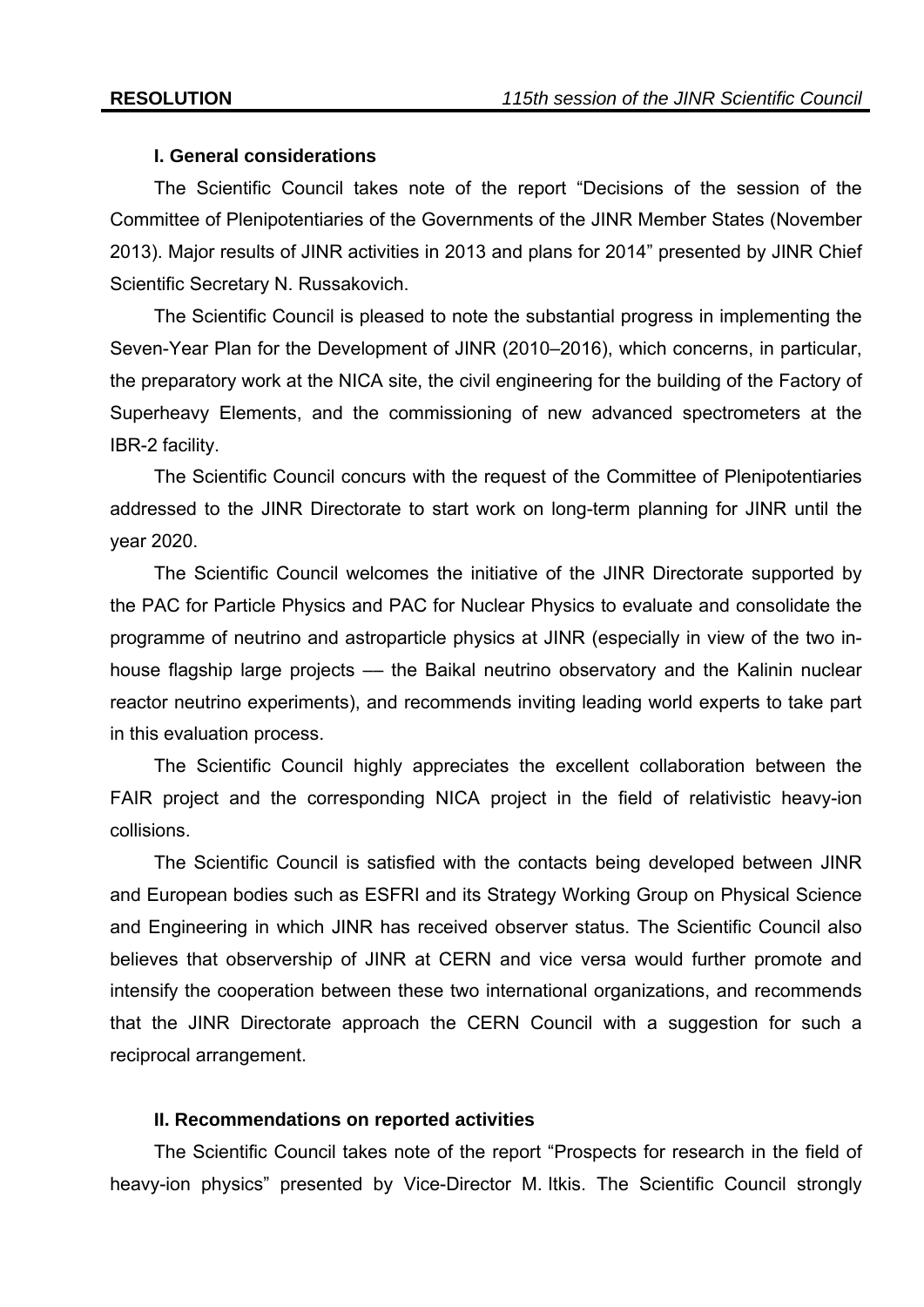supports the plans for the realization of the DRIBs-III project, including the construction of the Factory of Superheavy Elements and new experimental set-ups, and for the proposed research programme to study superheavy elements and light exotic nuclei. It is important that the time scale of the DRIBs-III project be respected, and recommends that the JINR Directorate and the Committee of Plenipotentiaries take the necessary steps to achieve this important project.

The Scientific Council takes note of the report "Prospects for dense baryonic matter research at Nuclotron-NICA: BM@N and MPD projects" presented by VBLHEP Director V. Kekelidze. It highly appreciates the progress in preparing the research programme in this field and in developing the experimental instruments, and emphasizes the priority for implementing these projects

The Scientific Council takes note of the report "Current state of the detector systems for nuclear physics with neutrons at FLNP" presented by FLNP Director V. Shvetsov. The Council recognizes the significance of the scientific results produced in the field of nuclear physics with neutrons and recommends further development of advanced instrumentation in order to maintain the positions achieved.

# **III. Recommendations in connection with the PACs**

The Scientific Council takes note of the recommendations made by the PACs at their January 2014 meetings as reported at this session by Professors I. Tserruya, W. Greiner, and P. Alekseev.

### Particle Physics Issues

The Scientific Council heard with interest the PAC's comments concerning the reports presented by the Directors of VBLHEP, DLNP and LIT. Particularly:

– The Scientific Council recognizes the high quality of the scientific research being performed by VBLHEP groups and supports the efforts of the VBLHEP management for enhanced involvement of the staff in the research programme of the Nuclotron-NICA accelerator complex, while maintaining a balanced but visible participation in external experiments.

– The Scientific Council recognizes the importance of the neutrino physics and astrophysics research programmes carried out at DLNP. It requests the JINR Directorate to consider having all neutrino physics related proposals discussed in a single PAC or alternatively having regular joint meetings of the PAC for Particle Physics and the PAC for Nuclear Physics to assess the priorities for the JINR neutrino physics programme. This recommendation holds in particular to take a decision about the participation in the new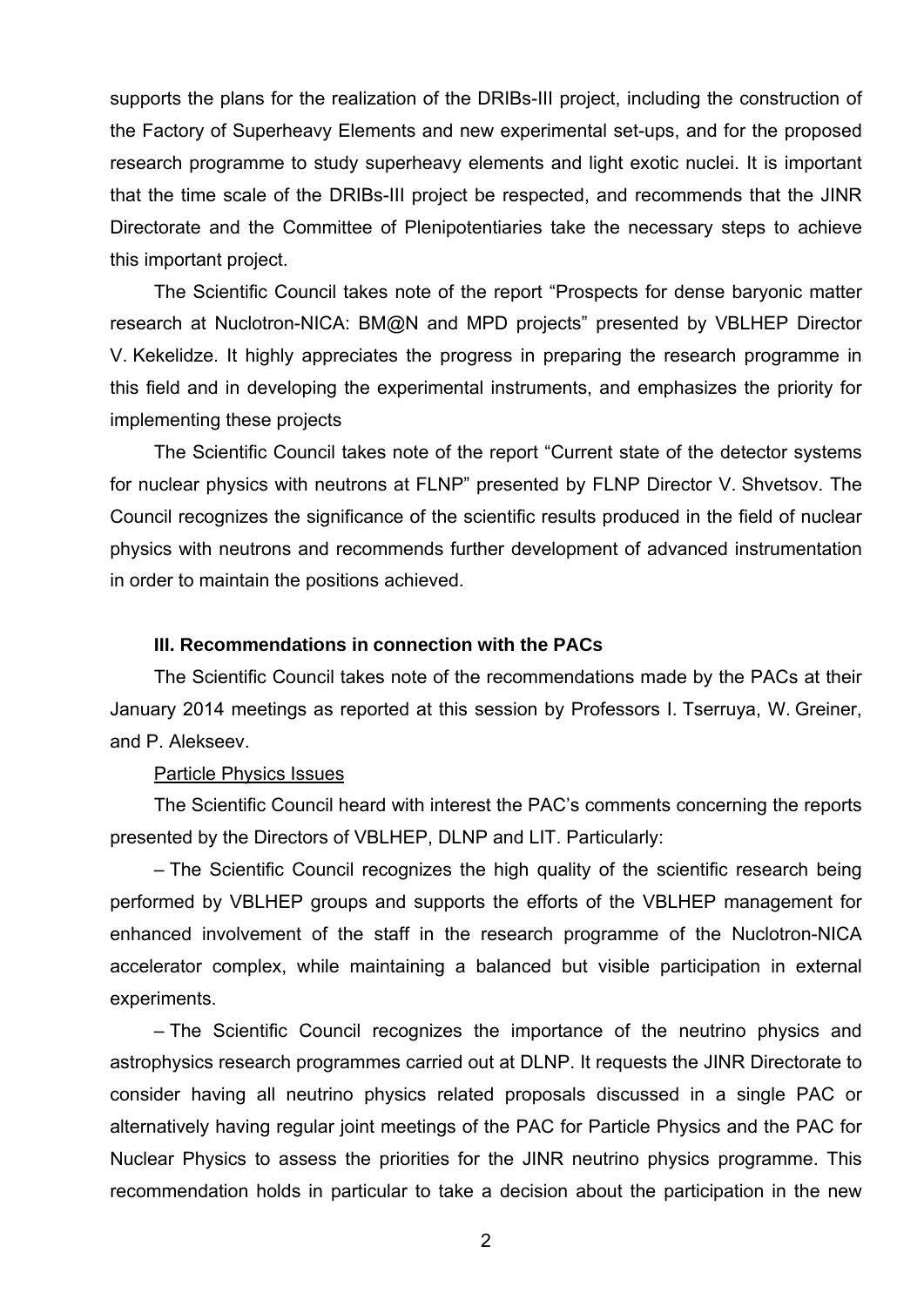projects NOvA and COMET proposed by the PAC for Particle Physics and by the PAC for Nuclear Physics, respectively.

– The Scientific Council supports the efforts of the LIT management in the concentration of human and material resources to best meet the fundamental interests of JINR and its Member States. For the computational services provided by LIT personnel to other JINR groups, the LIT Directorate is requested to clarify its strategy on how to distribute its resources, which research areas to enter, and eventually how to make the clients participate in covering the costs for this support.

The Scientific Council appreciates further improvements achieved in the Nuclotron operation as demonstrated in Run 48 and welcomes the beginning of site preparation for the NICA building construction work. It notes with satisfaction that the Nuclotron-NICA Machine Advisory Committee is pleased with the progress achieved by the Nuclotron-NICA team and by the proposed solutions to address the multiple challenges ahead.

The Scientific Council notes the progress concerning the BM@N project. It requests a report from the BM@N team with detailed staging of the project and a detailed concept of the tracking system suitable for Au beams. It also urges the BM@N team and the Laboratory management to establish the DAC for BM@N and to increase significantly the JINR manpower involved in BM@N.

The Scientific Council appreciates the progress in constructing, testing and manufacturing prototypes for the MPD detector systems achieved in 2013, and also the progress in the preparation of the MPD technical project. It urges the MPD and NICA managements to focus their efforts on completing contracts for the two critical items manufacturing of the magnet and construction of the collider. It thanks the members of the MPD Detector Advisory Committee for their review of the project realization and recommends continuation of this activity.

The Scientific Council encourages continuation of the efforts in shaping the NICA scientific programme, focusing on quantitative assessment of the proposed measurements in close cooperation with the MPD, BM@N, and CBM@ FAIR teams.

# Nuclear Physics Issues

The Scientific Council is pleased to note that experiments with extracted beams and in the IREN target hall were continued during 2013. Neutron spectra from the gallium production target were experimentally measured. Work on the detailed technical project of the accelerating structure of IREN and an implementation of nonmultiplying neutron producing target made from natural uranium are in progress. These activities have not

3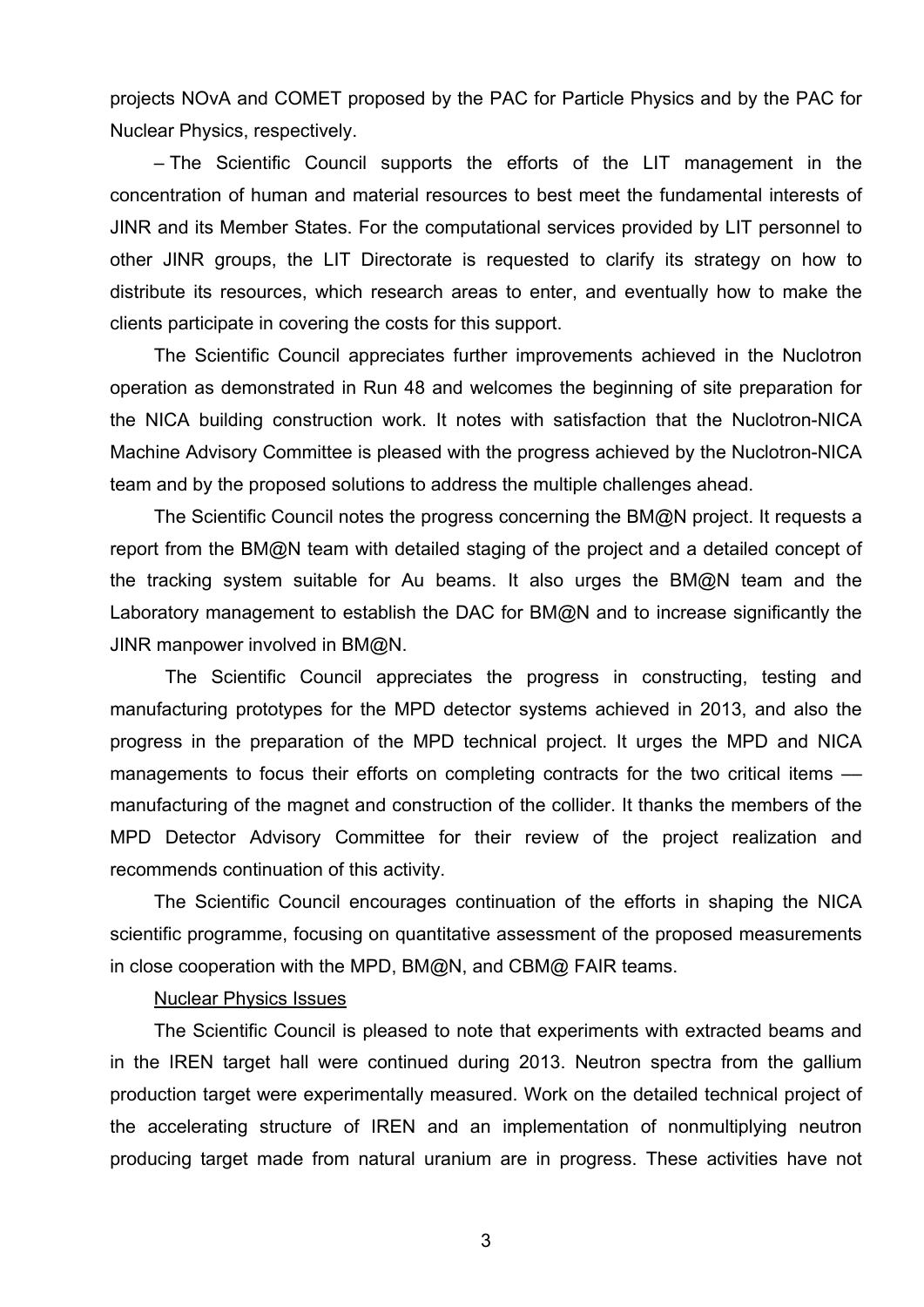been finalized yet, the next milestone to be prepared for the next meeting of the PAC in June 2014.

The Scientific Council appreciates the FLNR group's work on the DRIBs-III project. It notes with satisfaction that the implementation of this project and the work related to the development of the DC-280 cyclotron, construction of new and upgrade of existing physics instruments (ACCULINNA-2 separator, VASSILISSA-GABRIELLA, Gals and others) generally proceed according to the Seven-Year Plan for the Development of JINR. In order to bring the implementation of the theme "Accelerator Complex of Ion Beams of Stable and Radioactive Nuclides (DRIBs-III)" into accordance with the Seven-Year Plan for the Development of JINR, the Scientific Council recommends extending this theme for two more years with first priority. At the same time the Scientific Council acknowledges that the construction of a new FLNR experimental hall is falling behind schedule. It recommends that the JINR and FLNR Directorates take the necessary steps to meet the deadlines for commissioning the SHE-factory, which is a key project of the Seven-Year Plan for the Development of JINR.

The Scientific Council supports the approval of the new project "Design and development of the tagged neutron method for elemental analysis and nuclear reaction studies" (project TANGRA) aimed at developing the tagged neutron method, which is already successfully used in applied research for detection of hazardous substances.

# Condensed Matter Physics Issues

The Scientific Council highly appreciates the stable operation of the IBR-2 facility providing experiments with extracted neutron beams. It also notes the importance of implementing the programme of regular physics experiments in accordance with the user policy and the relevance of disseminating the obtained results in order to highlight the capabilities of the updated facilities. Noting the successful operation of the FLNP User Programme at the spectrometer complex of the IBR-2 facility and the increased number of high-quality experiments performed, the Scientific Council concurs with the PAC that the implementation of this programme should remain one of the major activities of FLNP in 2014.

The Scientific Council notes the progress in upgrading the FLNP instrumentation. In particular, it appreciates the commissioning and first experiments carried out at the GRAINS reflectometer and welcomes the intention to include it in the User Programme. The Scientific Council also notes the efforts taken in the modernization of the YuMO spectrometer and the increasing number of proposals on investigations based on smallangle neutron scattering.

4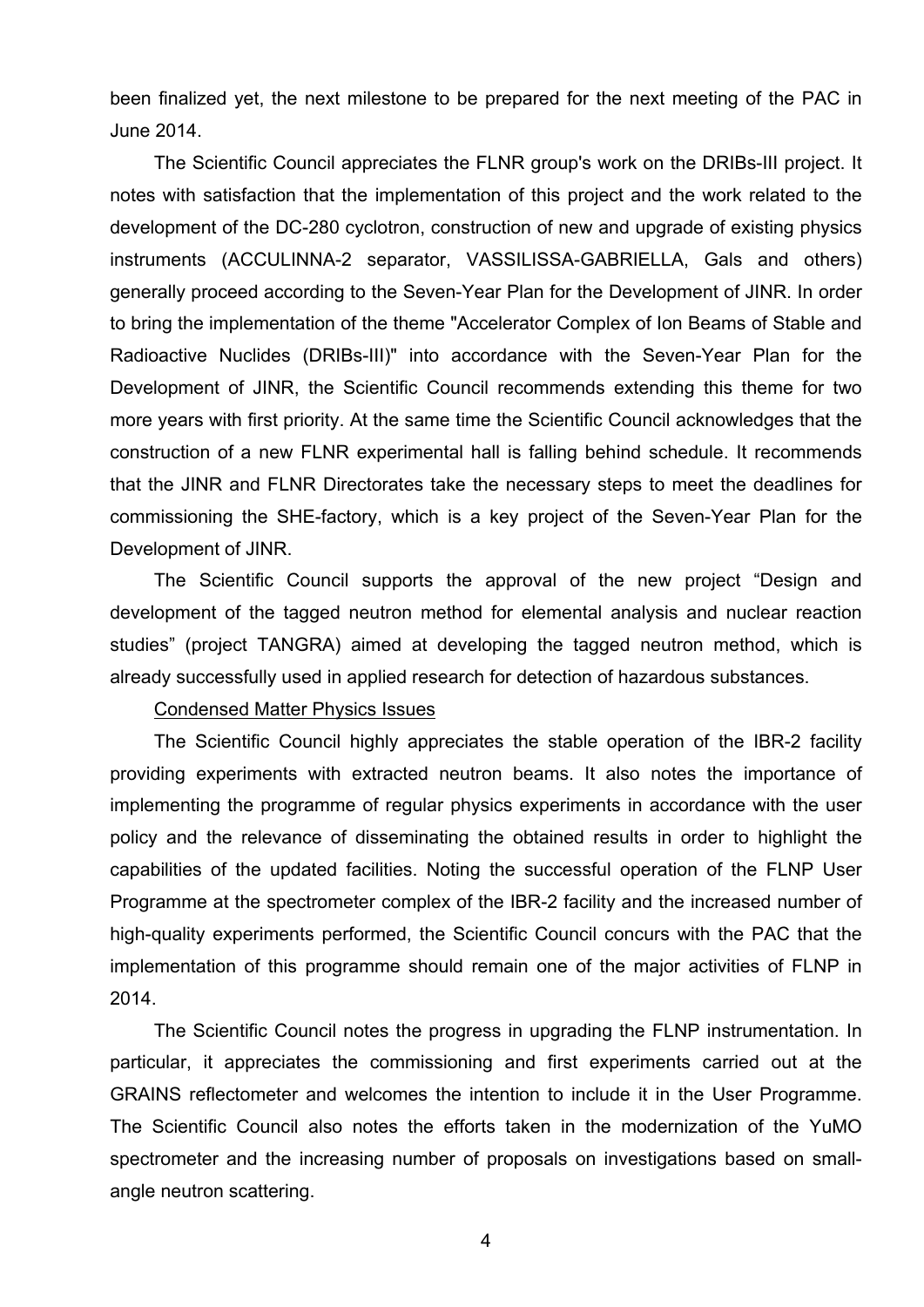The Scientific Council welcomes the increased number of high-quality results obtained in different fields of applied research, presented as scientific reports at the PAC meeting.

#### Reports by young scientists

The Scientific Council appreciates the following reports by young scientists, which were selected by the PACs for presentation at this session: "Study of the magnetic structure of HoCo<sub>2</sub> and ErCo<sub>2</sub> compounds at high pressures", "Study of hyperon and antihyperon production in deep inelastic muon scattering", "Study of the processes of fusion-fission and of evaporation residue formation within the knowledge base on lowenergy nuclear physics", and thanks the speakers: A. Rutkauskas, N. Rossiyskaya, and A. Karpov. The Scientific Council welcomes similar reports in the future.

# **IV. Memberships of the PACs**

The Scientific Council deeply regrets the loss of Professor Natalia Janeva, a prominent Bulgarian expert in the fields of nuclear physics with neutrons and nuclear waste transmutation. It highly appreciates her great contributions to the PAC for Nuclear Physics as a member since 1994 and Chairperson during 2006–2007.

The Scientific Council also deeply regrets the loss of Professor Vladislav Petrov, a prominent Russian expert in the fields of space research, radiation safety and radiobiology. It highly appreciates his great contributions to the PAC for Condensed Matter Physics as a member since 2005.

As proposed by the JINR Directorate, the Scientific Council appoints for a term of three years:

– Professors P. Hristov (CERN, Geneva, Switzerland) and J. Pluta (Warsaw University of Technology, Poland) as new members of the PAC for Particle Physics,

– Professors L. Avramov (Institute of Electronics, Sofia, Bulgaria), L. Dubrovinsky (Bayerisches Geoinstitut, Bayreuth, Germany), and R. Saladino (Tuscia University, Viterbo, Italy) as new members of the PAC for Condensed Matter Physics,

– Professor Guinyun Kim (Kyungpook National University, Daegu, South Korea) as a new member of the PAC for Nuclear Physics.

The Scientific Council thanks the outgoing members Professors J. Dobeš and A. Steuwer for their successful work as members of the PAC for Nuclear Physics and the PAC for Condensed Matter Physics, respectively.

5